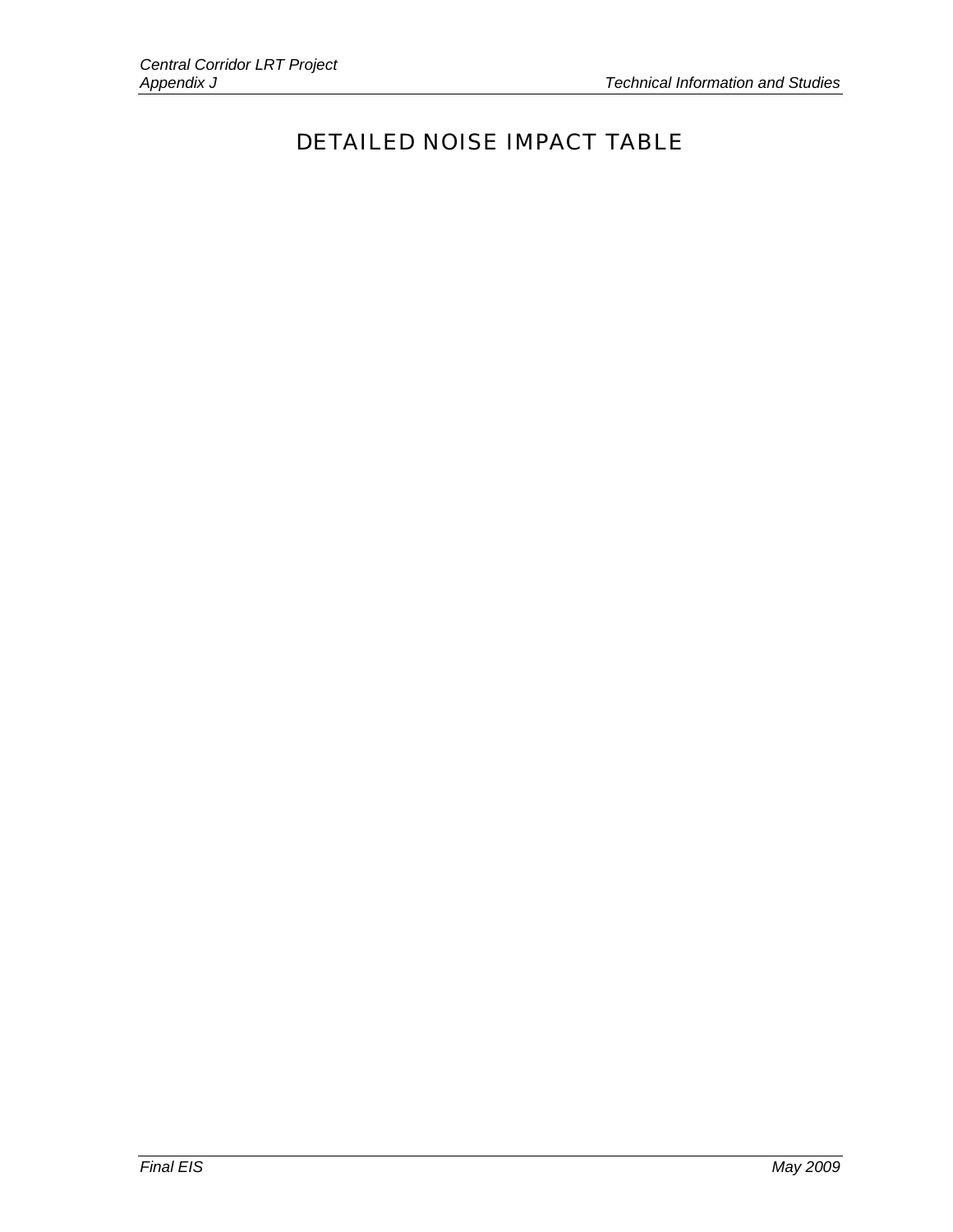|                    |                                      |                          |                        |                               | <b>Impact Criteria</b> |               | Project                                             | <b>Total</b>                   | <b>Noise</b>                                        | Impact   | <b>Units</b>    | <b>Number of</b><br><b>Impacted</b> |
|--------------------|--------------------------------------|--------------------------|------------------------|-------------------------------|------------------------|---------------|-----------------------------------------------------|--------------------------------|-----------------------------------------------------|----------|-----------------|-------------------------------------|
| <b>Segment</b>     | <b>Receptor</b><br><b>Location</b>   | <b>Land Use Category</b> | Distance to Track (ft) | Existing Noise Level<br>(dBA) | <b>Moderate</b>        | <b>Severe</b> | <b>Related</b><br><b>Noise</b><br>Level<br>(dBA)    | <b>Noise</b><br>Level<br>(dBA) | Level<br><b>Increase</b><br>Over<br><b>Existing</b> | Level    | <b>Moderate</b> | Severe                              |
|                    | 300 E 4Th St,<br>St. Paul            | $\overline{c}$           | 27                     | 68                            | 63                     | 68            | 67                                                  | 70                             | $\overline{2}$                                      | Moderate | 28              | 0                                   |
|                    | 270 E 4Th St,<br>St. Paul            | $\overline{2}$           | 29                     | 68                            | 63                     | 68            | 67                                                  | 71                             | 3                                                   | Moderate | 10              | $\mathbf{0}$                        |
| <b>Downtown</b>    | 275 E 4Th St,<br>St. Paul            | $\mathbf{2}$             | 38                     | 68                            | 63                     | 68            | 67                                                  | 70                             | $\overline{2}$                                      | Moderate | 35              | 0                                   |
| St. Paul           | 262 E 4Th St,<br>St. Paul            | $\overline{2}$           | 30                     | 68                            | 63                     | 68            | 65                                                  | 70                             | $\overline{2}$                                      | Moderate | 23              | $\mathbf 0$                         |
|                    | 172 E 4Th St,<br>St. Paul            | $\mathbf{1}$             | 30                     | 68                            | 63                     | 68            | 65                                                  | 70                             | $\overline{2}$                                      | Moderate | $\mathbf{1}$    | 0                                   |
|                    |                                      |                          |                        |                               |                        |               | Total Number of Impacted Units in Downtown St. Paul |                                |                                                     |          | 97              | 0                                   |
| <b>Midway East</b> | 259 W<br>University<br>Ave, St. Paul | $\overline{c}$           | 64                     | 66                            | 61                     | 67            | 64                                                  | 68                             | $\overline{2}$                                      | Moderate | $\mathbf{1}$    | $\mathbf 0$                         |
|                    | 302W<br>University<br>Ave, St. Paul  | $\overline{c}$           | 59                     | 66                            | 61                     | 67            | 65                                                  | 68                             | $\overline{2}$                                      | Moderate | $\overline{2}$  | $\mathbf 0$                         |
|                    | 315W<br>University<br>Ave, St. Paul  | $\overline{2}$           | 66                     | 66                            | 61                     | 67            | 64                                                  | 68                             | $\overline{2}$                                      | Moderate | $\mathbf{1}$    | 0                                   |
|                    | 312W<br>University<br>Ave, St. Paul  | $\mathbf{2}$             | 60                     | 66                            | 61                     | 67            | 65                                                  | 68                             | $\overline{2}$                                      | Moderate | 4               | 0                                   |
|                    | 341W<br>University<br>Ave, St. Paul  | $\overline{c}$           | 61                     | 66                            | 61                     | 67            | 64                                                  | 68                             | $\overline{c}$                                      | Moderate | $\mathbf{1}$    | 0                                   |
|                    | 344 W<br>University<br>Ave, St. Paul | $\overline{2}$           | 69                     | 66                            | 61                     | 67            | 64                                                  | 68                             | $\overline{2}$                                      | Moderate | $\mathbf{1}$    | 0                                   |
|                    | 347 W<br>University<br>Ave, St. Paul | $\overline{c}$           | 62                     | 66                            | 61                     | 67            | 64                                                  | 66                             | 0                                                   | Moderate | 12              | 0                                   |
|                    | 365W<br>University<br>Ave, St. Paul  | $\overline{c}$           | 69                     | 66                            | 61                     | 67            | 66                                                  | 69                             | 3                                                   | Moderate | $\mathbf{1}$    | $\mathbf 0$                         |
|                    | 377W<br>University<br>Ave, St. Paul  | 2                        | 64                     | 66                            | 61                     | 67            | 64                                                  | 68                             | $\overline{a}$                                      | Moderate | $\mathbf{1}$    | 0                                   |
|                    | 377W<br>University<br>Ave, St. Paul  | $\overline{2}$           | 63                     | 66                            | 61                     | 67            | 64                                                  | 68                             | $\overline{2}$                                      | Moderate | $\mathbf{1}$    | $\mathbf 0$                         |
|                    | 389W<br>University<br>Ave, St. Paul  | $\overline{2}$           | 73                     | 66                            | 61                     | 67            | 64                                                  | 68                             | $\overline{2}$                                      | Moderate | 4               | 0                                   |
|                    | 393W<br>University<br>Ave, St. Paul  | $\overline{2}$           | 75                     | 66                            | 61                     | 67            | 66                                                  | 69                             | 3                                                   | Moderate | $\overline{2}$  | 0                                   |
|                    | 397W<br>University<br>Ave, St. Paul  | $\overline{2}$           | 75                     | 66                            | 61                     | 67            | 66                                                  | 69                             | 3                                                   | Moderate | $\mathbf{1}$    | 0                                   |
|                    | 421W<br>University<br>Ave, St. Paul  | $\overline{2}$           | 64                     | 66                            | 61                     | 67            | 64                                                  | 68                             | $\overline{2}$                                      | Moderate | $\overline{2}$  | 0                                   |
|                    | 425W<br>University<br>Ave, St. Paul  | $\overline{2}$           | 63                     | 66                            | 61                     | 67            | 64                                                  | 68                             | $\overline{2}$                                      | Moderate | $\overline{2}$  | 0                                   |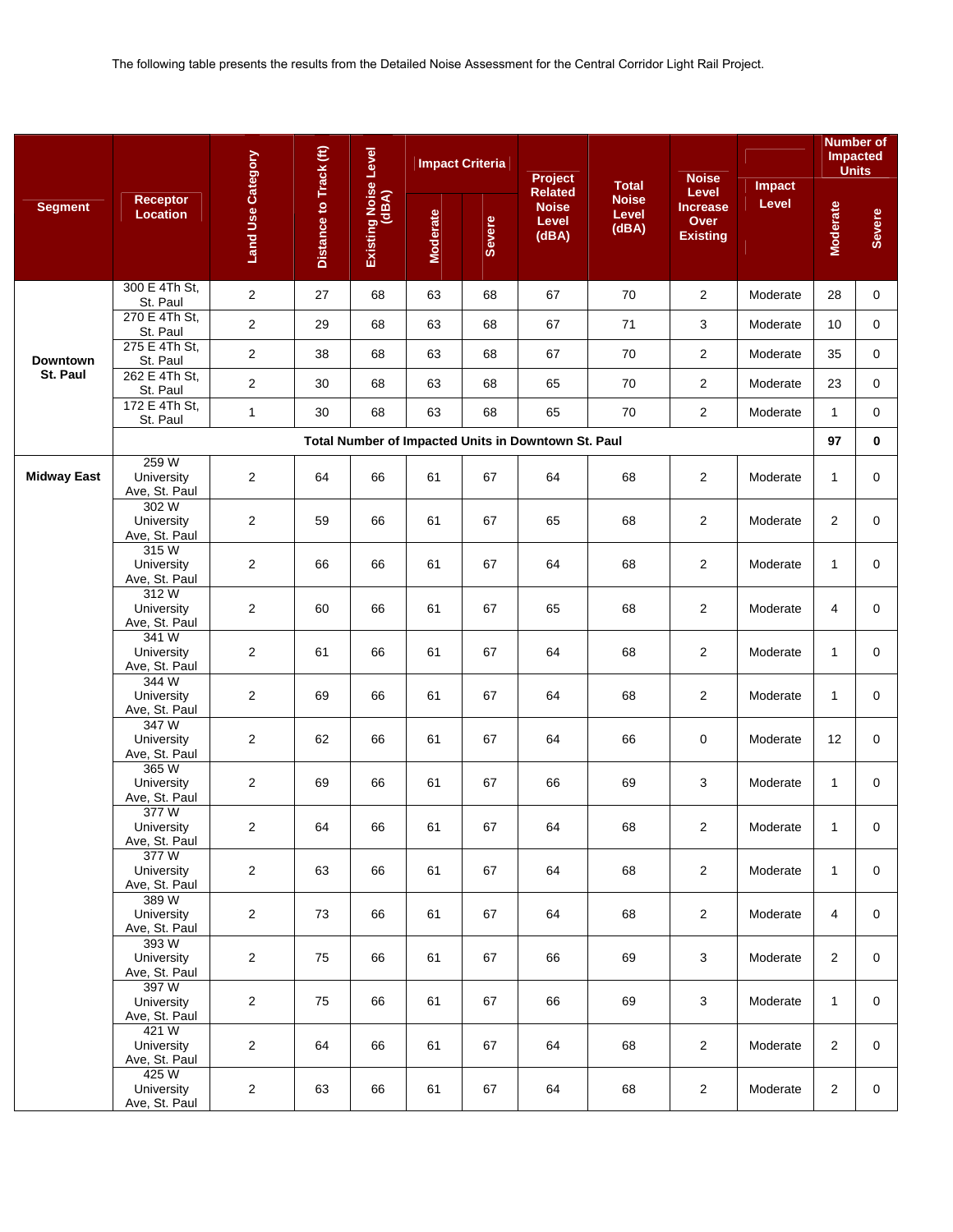| 432W<br>University<br>Ave, St. Paul                  | $\overline{2}$ | 75  | 66 | 61 | 67 | 66 | 69 | 3              | Moderate | 1              | 0            |
|------------------------------------------------------|----------------|-----|----|----|----|----|----|----------------|----------|----------------|--------------|
| 438 W<br>University<br>Ave, St. Paul                 | $\overline{2}$ | 75  | 66 | 61 | 67 | 66 | 69 | $\mathsf 3$    | Moderate | 4              | $\mathbf 0$  |
| 437 W<br>University<br>Ave, St. Paul                 | $\overline{2}$ | 62  | 66 | 61 | 67 | 64 | 68 | 2              | Moderate | $\overline{2}$ | $\mathbf 0$  |
| 446 W<br>University<br>Ave, St. Paul                 | $\overline{2}$ | 62  | 66 | 61 | 67 | 64 | 68 | $\overline{c}$ | Moderate | $\mathbf{1}$   | 0            |
| 455W<br>University<br>Ave, St. Paul                  | $\overline{2}$ | 77  | 66 | 61 | 67 | 63 | 68 | $\overline{2}$ | Moderate | $\mathbf{1}$   | $\mathbf 0$  |
| 474W<br>University<br>Ave, St. Paul                  | $\overline{2}$ | 60  | 66 | 61 | 67 | 64 | 68 | $\overline{2}$ | Moderate | $\overline{2}$ | 0            |
| 561 W<br>University<br>Ave, St. Paul                 | $\overline{2}$ | 61  | 66 | 61 | 67 | 64 | 68 | $\overline{2}$ | Moderate | $\overline{2}$ | 0            |
| 591 W<br>University<br>Ave, St. Paul                 | $\overline{2}$ | 63  | 66 | 61 | 67 | 64 | 68 | 2              | Moderate | $\mathbf{1}$   | $\mathbf 0$  |
| 609W<br>University<br>Ave, St. Paul                  | $\overline{2}$ | 63  | 66 | 61 | 67 | 64 | 68 | 2              | Moderate | 4              | $\mathbf 0$  |
| 625 W<br>University<br>Ave, St. Paul                 | $\overline{2}$ | 63  | 66 | 61 | 67 | 64 | 68 | $\overline{c}$ | Moderate | $\overline{2}$ | 0            |
| 631 W<br>University<br>Ave, St. Paul                 | $\overline{2}$ | 61  | 66 | 61 | 67 | 64 | 68 | 2              | Moderate | $\mathbf{1}$   | $\mathbf 0$  |
| 633W<br>University<br>Ave, St. Paul                  | $\overline{2}$ | 60  | 66 | 61 | 67 | 64 | 68 | 2              | Moderate | 4              | 0            |
| 626<br>University<br>Ave, St. Paul                   | $\overline{2}$ | 63  | 66 | 61 | 67 | 64 | 68 | $\overline{2}$ | Moderate | 21             | $\mathbf 0$  |
| 651W<br>University<br>Ave, St. Paul                  | $\overline{2}$ | 58  | 66 | 61 | 67 | 65 | 68 | 2              | Moderate | 3              | $\mathbf 0$  |
| 681 W<br>University<br>Ave, St. Paul                 | 2              | 82  | 66 | 61 | 67 | 66 | 69 | $\mathbf{3}$   | Moderate | $\mathbf{1}$   | 0            |
| 705 Aurora<br>Ave, St. Paul                          | $\overline{2}$ | 246 | 66 | 61 | 67 | 65 | 68 | 2              | Moderate | $\mathbf 0$    | 0            |
| 711 Aurora<br>Ave, St. Paul                          | $\overline{c}$ | 253 | 66 | 61 | 67 | 58 | 67 | 1              | Moderate | $\mathbf{1}$   | $\mathbf 0$  |
| 713 Aurora<br>Ave, St. Paul                          | $\overline{2}$ | 256 | 66 | 61 | 67 | 66 | 69 | 3              | Moderate | $\mathbf{1}$   | 0            |
| 709W<br>University<br>Ave, St. Paul                  | 3              | 98  | 66 | 66 | 72 | 70 | 71 | $\sqrt{5}$     | Moderate | $\mathbf{1}$   | 0            |
| 719 Aurora<br>Ave, St. Paul                          | $\overline{2}$ | 254 | 66 | 61 | 67 | 66 | 69 | 3              | Moderate | $\mathbf{1}$   | 0            |
| 721 Aurora<br>Ave, St. Paul                          | $\overline{2}$ | 251 | 66 | 61 | 67 | 66 | 69 | 3              | Moderate | $\mathbf{1}$   | 0            |
| 729 Aurora                                           | $\overline{2}$ | 251 | 66 | 61 | 67 | 66 | 69 | 3              | Moderate | 2              | 0            |
| Ave, St. Paul<br>731 Aurora                          | $\overline{2}$ | 252 | 66 | 61 | 67 | 66 | 69 | 3              | Moderate | $\mathbf{1}$   | 0            |
| Ave, St. Paul<br>733 Aurora                          | $\overline{2}$ | 251 | 66 | 61 | 67 | 66 | 69 | 3              | Moderate | $\mathbf{1}$   | 0            |
| Ave, St. Paul<br>458 N Grotto                        | $\overline{2}$ | 252 | 66 | 61 | 67 | 66 | 69 | 3              | Moderate | $\overline{2}$ | 0            |
| St, St. Paul<br>738 W<br>University<br>Ave, St. Paul | $\overline{2}$ | 64  | 66 | 61 | 67 | 74 | 75 | 9              | Severe   | 0              | $\mathbf{1}$ |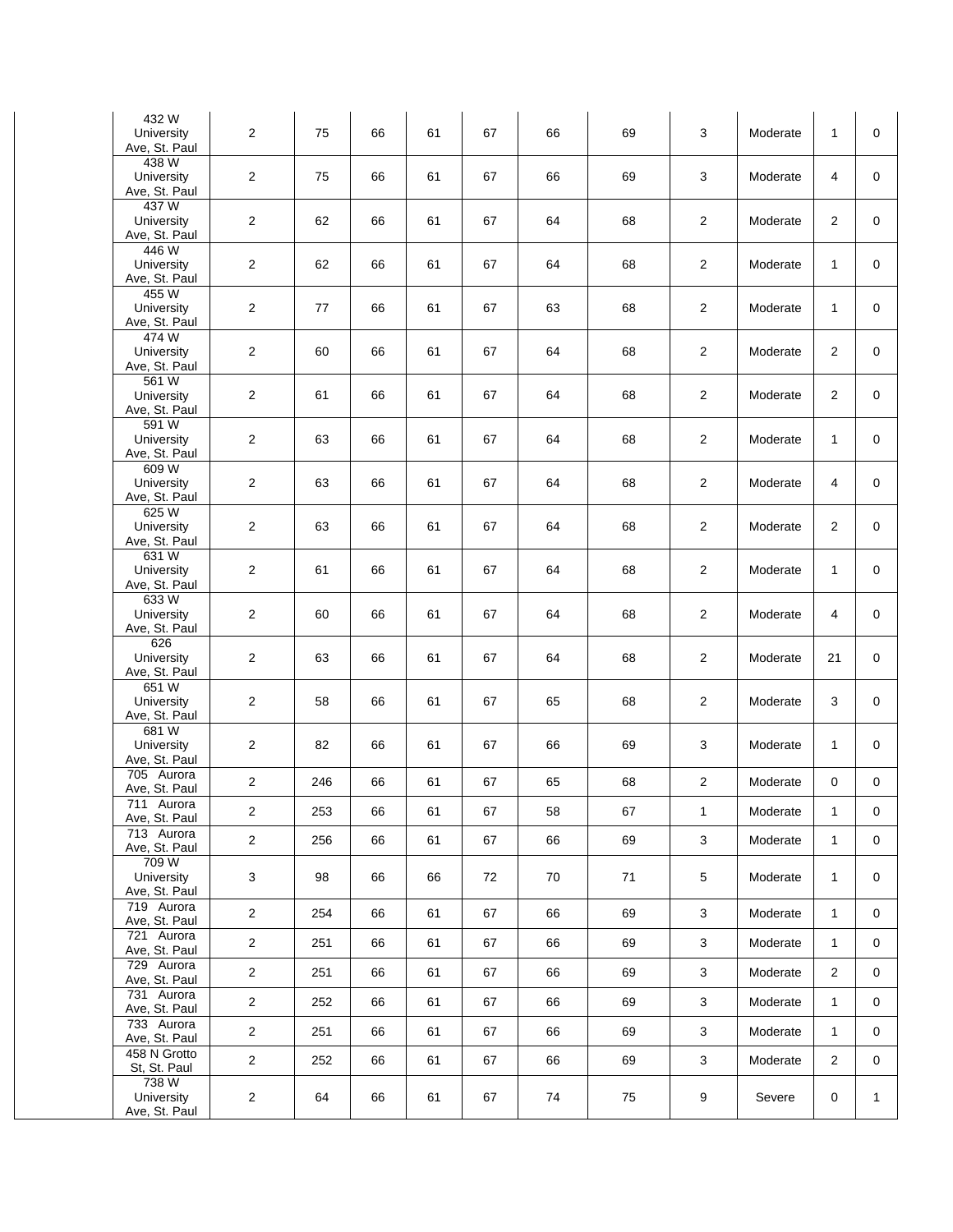| 741 Aurora<br>Ave, St. Paul          | $\overline{2}$ | 253 | 66 | 61 | 67 | 65 | 69 | 3              | Moderate | 2              | 0              |
|--------------------------------------|----------------|-----|----|----|----|----|----|----------------|----------|----------------|----------------|
| 499 N Grotto<br>St, St. Paul         | $\overline{2}$ | 205 | 66 | 61 | 67 | 66 | 69 | 3              | Moderate | 2              | $\mathbf 0$    |
| 741W<br>University<br>Ave, St. Paul  | $\overline{2}$ | 117 | 66 | 61 | 67 | 66 | 69 | 3              | Moderate | $\mathbf{1}$   | $\mathbf 0$    |
| 749W<br>University<br>Ave, St. Paul  | $\overline{2}$ | 94  | 66 | 61 | 67 | 66 | 69 | 3              | Moderate | $\overline{2}$ | $\mathbf 0$    |
| 750W<br>University<br>Ave, St. Paul  | $\overline{2}$ | 99  | 66 | 61 | 67 | 66 | 69 | 3              | Moderate | 4              | $\mathbf 0$    |
| 754 W<br>University<br>Ave, St. Paul | $\overline{2}$ | 96  | 66 | 61 | 67 | 66 | 69 | 3              | Moderate | $\mathbf{1}$   | $\mathbf 0$    |
| 755 W<br>University<br>Ave, St. Paul | $\overline{2}$ | 90  | 66 | 61 | 67 | 66 | 69 | 3              | Moderate | 2              | $\mathbf 0$    |
| 759 W<br>University<br>Ave, St. Paul | $\overline{2}$ | 80  | 66 | 61 | 67 | 69 | 70 | 4              | Severe   | 0              | $\overline{2}$ |
| 756W<br>University<br>Ave, St. Paul  | $\overline{2}$ | 95  | 66 | 61 | 67 | 66 | 69 | 3              | Moderate | 2              | $\mathbf 0$    |
| 762W<br>University<br>Ave, St. Paul  | $\overline{2}$ | 96  | 66 | 61 | 67 | 69 | 71 | 5              | Severe   | $\mathbf 0$    | $\overline{2}$ |
| 766W<br>University<br>Ave, St. Paul  | $\overline{2}$ | 95  | 66 | 61 | 67 | 70 | 72 | 6              | Severe   | 0              | $\mathbf{1}$   |
| 771W<br>University<br>Ave, St. Paul  | $\overline{2}$ | 88  | 66 | 61 | 67 | 71 | 72 | 6              | Severe   | $\mathbf 0$    | $\mathbf{1}$   |
| 770W<br>University<br>Ave, St. Paul  | $\overline{2}$ | 94  | 66 | 61 | 67 | 72 | 73 | $\overline{7}$ | Severe   | 0              | $\mathbf{1}$   |
| 773W<br>University<br>Ave, St. Paul  | $\overline{2}$ | 60  | 66 | 61 | 67 | 77 | 77 | 11             | Severe   | 0              | 2              |
| 774W<br>University<br>Ave, St. Paul  | $\overline{2}$ | 91  | 66 | 61 | 67 | 74 | 75 | 9              | Severe   | $\mathbf 0$    | $\overline{2}$ |
| 777W<br>University<br>Ave, St. Paul  | $\overline{2}$ | 63  | 66 | 61 | 67 | 78 | 78 | 12             | Severe   | 0              | $\mathbf{1}$   |
| 785 W<br>University<br>Ave, St. Paul | 2              | 63  | 66 | 61 | 67 | 78 | 78 | 12             | Severe   | 0              | $\overline{c}$ |
| 799W<br>University<br>Ave, St. Paul  | $\overline{2}$ | 74  | 66 | 61 | 67 | 73 | 74 | 8              | Severe   | $\mathbf 0$    | 3              |
| 818W<br>University<br>Ave, St. Paul  | $\overline{c}$ | 117 | 66 | 61 | 67 | 62 | 67 | $\mathbf{1}$   | Moderate | $\mathbf{1}$   | 0              |
| 822W<br>University<br>Ave, St. Paul  | $\overline{a}$ | 116 | 66 | 61 | 67 | 62 | 67 | $\mathbf{1}$   | Moderate | $\mathbf{1}$   | $\mathbf 0$    |
| 826W<br>University<br>Ave, St. Paul  | $\overline{c}$ | 118 | 66 | 61 | 67 | 62 | 67 | $\mathbf{1}$   | Moderate | 3              | $\mathbf 0$    |
| 825W<br>University<br>Ave, St. Paul  | $\overline{c}$ | 64  | 66 | 61 | 67 | 64 | 68 | $\overline{c}$ | Moderate | $\mathbf{1}$   | 0              |
| 830 W<br>University<br>Ave, St. Paul | $\overline{2}$ | 114 | 66 | 61 | 67 | 62 | 67 | $\mathbf{1}$   | Moderate | $\overline{c}$ | $\mathbf 0$    |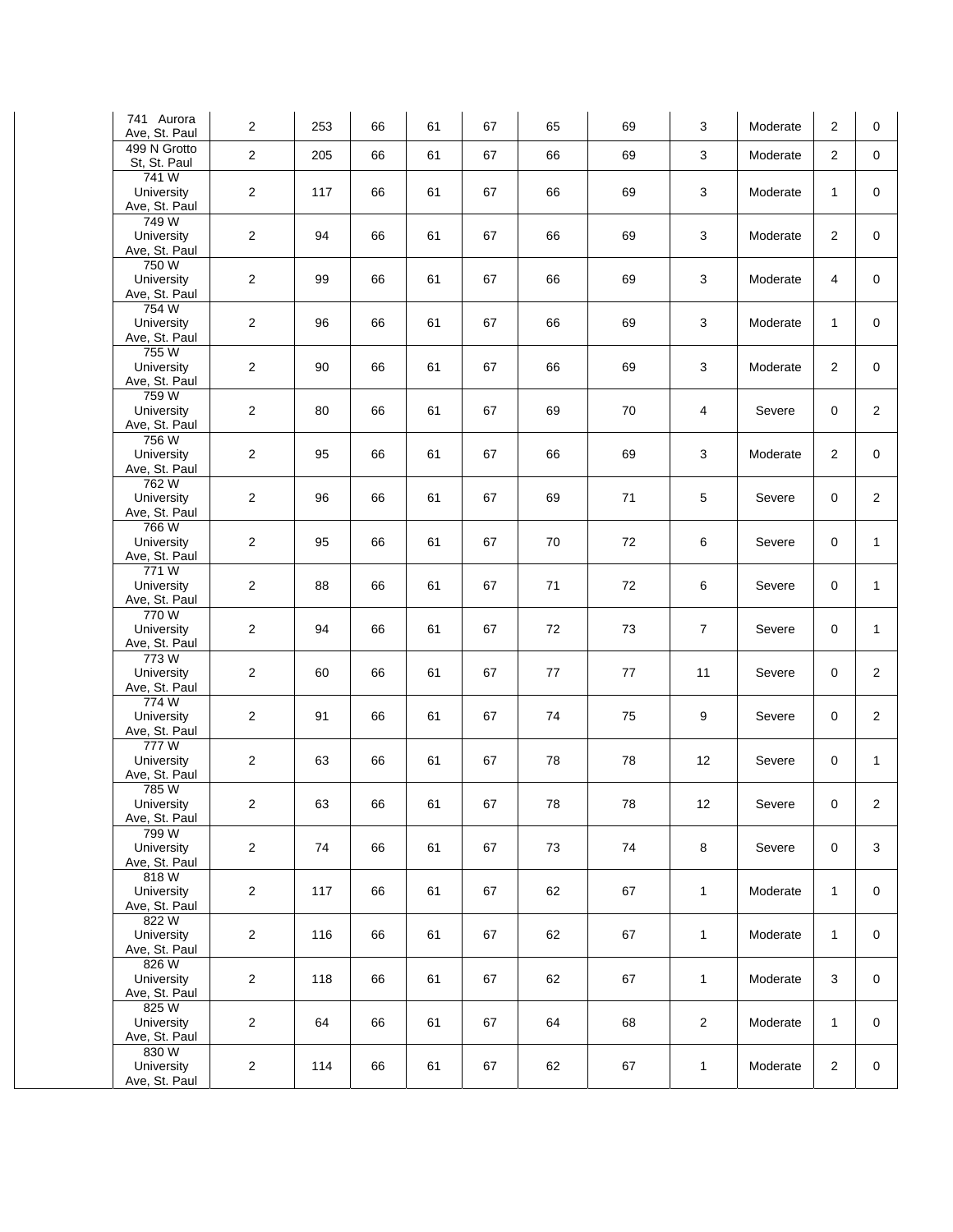| 834W<br>University<br>Ave, St. Paul   | $\overline{2}$ | 111 | 66 | 61 | 67 | 62 | 67 | $\mathbf{1}$   | Moderate | $\mathbf{1}$   | $\mathbf 0$ |
|---------------------------------------|----------------|-----|----|----|----|----|----|----------------|----------|----------------|-------------|
| 838 W<br>University<br>Ave, St. Paul  | $\overline{2}$ | 102 | 66 | 61 | 67 | 65 | 69 | 3              | Moderate | $\mathbf{1}$   | $\mathbf 0$ |
| 839W<br>University<br>Ave, St. Paul   | 2              | 67  | 66 | 61 | 67 | 66 | 69 | 3              | Moderate | 3              | $\mathbf 0$ |
| 842 W<br>University<br>Ave, St. Paul  | $\overline{2}$ | 118 | 66 | 61 | 67 | 65 | 68 | $\overline{2}$ | Moderate | $\overline{2}$ | $\mathbf 0$ |
| 846W<br>University<br>Ave, St. Paul   | 2              | 104 | 66 | 61 | 67 | 65 | 69 | 3              | Moderate | $\mathbf{1}$   | $\mathbf 0$ |
| 850W<br>University<br>Ave, St. Paul   | $\overline{2}$ | 108 | 66 | 61 | 67 | 66 | 69 | 3              | Moderate | $\mathbf{1}$   | 0           |
| 854 W<br>University<br>Ave, St. Paul  | $\overline{2}$ | 75  | 66 | 61 | 67 | 66 | 69 | 3              | Moderate | 1              | $\mathbf 0$ |
| 860W<br>University<br>Ave, St. Paul   | $\overline{2}$ | 104 | 66 | 61 | 67 | 62 | 67 | $\mathbf{1}$   | Moderate | 5              | $\mathbf 0$ |
| 908 W<br>University<br>Ave, St. Paul  | 2              | 75  | 66 | 61 | 67 | 66 | 69 | 3              | Moderate | $\mathbf{1}$   | $\mathbf 0$ |
| 931 W<br>University<br>Ave, St. Paul  | 2              | 75  | 66 | 61 | 67 | 66 | 69 | 3              | Moderate | 1              | $\mathbf 0$ |
| 935W<br>University<br>Ave, St. Paul   | $\overline{2}$ | 65  | 66 | 61 | 67 | 64 | 68 | $\overline{2}$ | Moderate | 5              | $\mathbf 0$ |
| 979W<br>University<br>Ave, St. Paul   | 2              | 59  | 66 | 61 | 67 | 68 | 70 | 4              | Moderate | 3              | $\mathbf 0$ |
| 990 W<br>University<br>Ave, St. Paul  | $\overline{2}$ | 75  | 66 | 61 | 67 | 66 | 69 | 3              | Moderate | $\mathbf{1}$   | $\mathbf 0$ |
| 1058 W<br>University<br>Ave, St. Paul | $\overline{2}$ | 75  | 66 | 61 | 67 | 66 | 69 | 3              | Moderate | 4              | $\mathbf 0$ |
| 1137W<br>University<br>Ave, St. Paul  | $\overline{2}$ | 97  | 66 | 61 | 67 | 65 | 69 | 3              | Moderate | 6              | $\mathbf 0$ |
| 1138<br>Sherburne<br>Ave, St. Paul    | 2              | 244 | 66 | 61 | 67 | 63 | 68 | $\overline{c}$ | Moderate | 1              | 0           |
| 1194<br>Sherburne<br>Ave, St. Paul    | 2              | 264 | 63 | 60 | 65 | 63 | 66 | 3              | Moderate | 1              | 0           |
| 1302<br>Sherburne<br>Ave, St. Paul    | $\sqrt{2}$     | 240 | 63 | 60 | 65 | 63 | 66 | 3              | Moderate | 6              | 0           |
| 1306<br>Sherburne<br>Ave, St. Paul    | 2              | 251 | 63 | 60 | 65 | 62 | 66 | 3              | Moderate | 1              | 0           |
| 1374<br>Sherburne<br>Ave, St. Paul    | 2              | 242 | 63 | 60 | 65 | 63 | 66 | 3              | Moderate | 1              | 0           |
| 1402<br>Sherburne<br>Ave, St. Paul    | $\overline{2}$ | 247 | 63 | 60 | 65 | 63 | 66 | 3              | Moderate | $\mathbf{1}$   | 0           |
| 1406<br>Sherburne<br>Ave, St. Paul    | 2              | 254 | 63 | 60 | 65 | 63 | 66 | 3              | Moderate | 1              | 0           |
| 1410<br>Sherburne<br>Ave, St. Paul    | $\overline{c}$ | 249 | 63 | 60 | 65 | 63 | 66 | 3              | Moderate | 1              | 0           |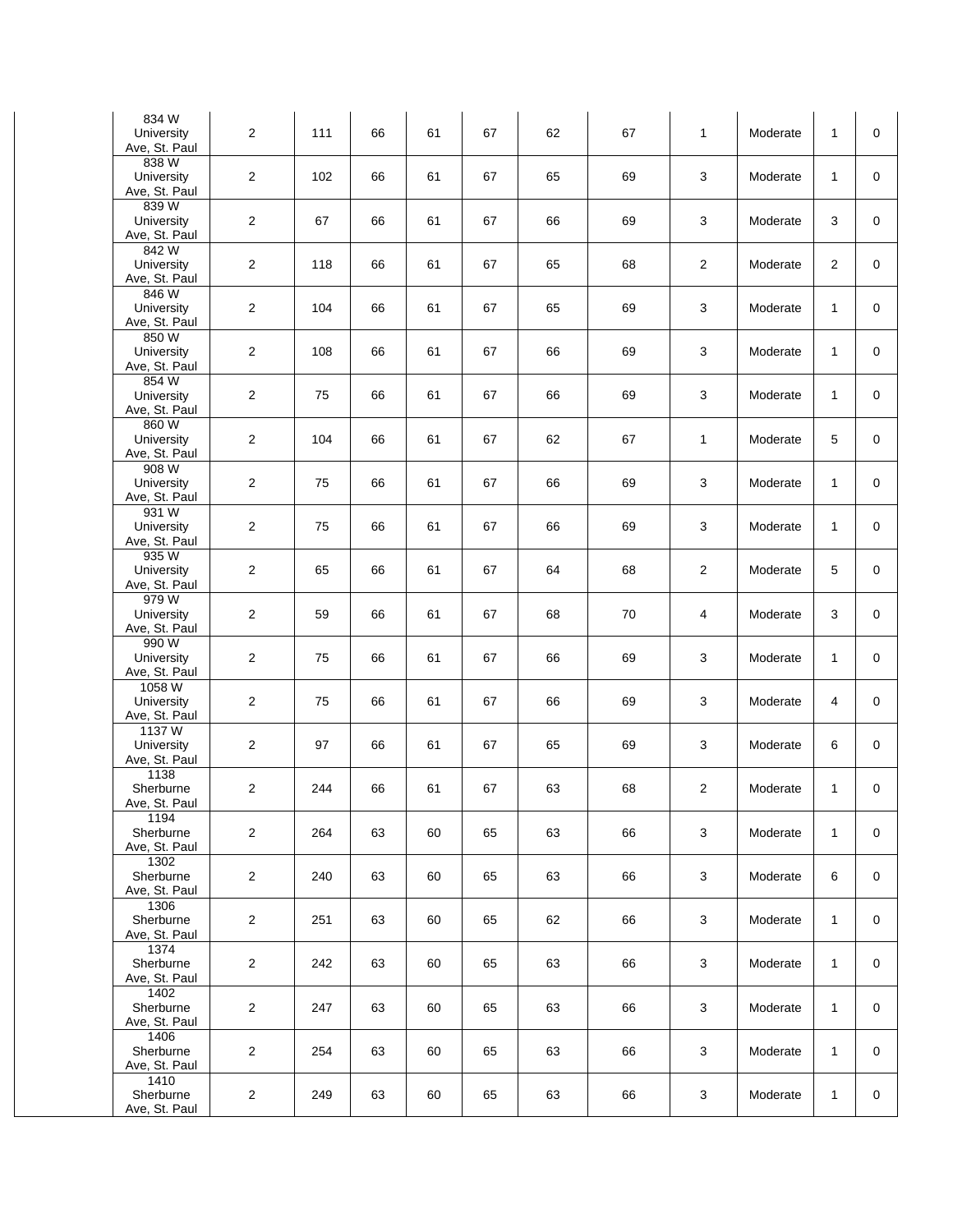| 1414<br>Sherburne<br>Ave, St. Paul | 2              | 252 | 63 | 60 | 65 | 64 | 66 | 3 | Moderate | 1              | $\mathbf 0$ |
|------------------------------------|----------------|-----|----|----|----|----|----|---|----------|----------------|-------------|
| 1418<br>Sherburne<br>Ave, St. Paul | $\overline{2}$ | 257 | 63 | 60 | 65 | 64 | 66 | 3 | Moderate | $\mathbf{1}$   | $\mathbf 0$ |
| 1422<br>Sherburne<br>Ave, St. Paul | $\overline{2}$ | 259 | 63 | 60 | 65 | 64 | 67 | 4 | Moderate | 1              | $\mathbf 0$ |
| 1424<br>Sherburne<br>Ave, St. Paul | $\overline{2}$ | 252 | 63 | 60 | 65 | 64 | 67 | 4 | Moderate | 1              | $\mathbf 0$ |
| 1428<br>Sherburne<br>Ave, St. Paul | $\overline{2}$ | 255 | 63 | 60 | 65 | 64 | 67 | 4 | Moderate | $\mathbf{1}$   | $\mathbf 0$ |
| 1434<br>Sherburne<br>Ave, St. Paul | $\overline{2}$ | 249 | 63 | 60 | 65 | 64 | 67 | 4 | Moderate | 1              | 0           |
| 1438<br>Sherburne<br>Ave, St. Paul | $\overline{2}$ | 253 | 63 | 60 | 65 | 64 | 67 | 4 | Moderate | 1              | $\mathbf 0$ |
| 1442<br>Sherburne<br>Ave, St. Paul | $\overline{2}$ | 245 | 63 | 60 | 65 | 64 | 67 | 4 | Moderate | $\mathbf{1}$   | $\mathbf 0$ |
| 1444<br>Sherburne<br>Ave, St. Paul | $\overline{2}$ | 249 | 63 | 60 | 65 | 64 | 67 | 4 | Moderate | 1              | 0           |
| 1460<br>Sherburne<br>Ave, St. Paul | $\overline{2}$ | 255 | 63 | 60 | 65 | 64 | 67 | 4 | Moderate | 1              | $\mathbf 0$ |
| 1464<br>Sherburne<br>Ave, St. Paul | $\overline{2}$ | 261 | 63 | 60 | 65 | 64 | 67 | 4 | Moderate | $\mathbf{1}$   | $\mathbf 0$ |
| 1466<br>Sherburne<br>Ave, St. Paul | $\overline{2}$ | 244 | 63 | 60 | 65 | 64 | 67 | 4 | Moderate | $\mathbf{1}$   | 0           |
| 1470<br>Sherburne<br>Ave, St. Paul | $\overline{2}$ | 253 | 63 | 60 | 65 | 64 | 66 | 3 | Moderate | 2              | 0           |
| 1472<br>Sherburne<br>Ave, St. Paul | $\overline{2}$ | 249 | 63 | 60 | 65 | 64 | 66 | 3 | Moderate | $\mathbf{1}$   | $\mathbf 0$ |
| 1478<br>Sherburne<br>Ave, St. Paul | 2              | 252 | 63 | 60 | 65 | 63 | 66 | 3 | Moderate | 1              | 0           |
| 1480<br>Sherburne<br>Ave, St. Paul | 2              | 250 | 63 | 60 | 65 | 63 | 66 | 3 | Moderate | 2              | 0           |
| 1484<br>Sherburne<br>Ave, St. Paul | 2              | 254 | 63 | 60 | 65 | 63 | 66 | 3 | Moderate | 1              | 0           |
| 1486<br>Sherburne<br>Ave, St. Paul | $\overline{c}$ | 253 | 63 | 60 | 65 | 64 | 66 | 3 | Moderate | $\mathbf{1}$   | $\mathbf 0$ |
| 1488<br>Sherburne<br>Ave, St. Paul | $\overline{2}$ | 246 | 63 | 60 | 65 | 64 | 67 | 4 | Moderate | $\overline{2}$ | $\mathbf 0$ |
| 1492<br>Sherburne<br>Ave, St. Paul | 2              | 260 | 63 | 60 | 65 | 64 | 67 | 4 | Moderate | 1              | 0           |
| 1498<br>Sherburne<br>Ave, St. Paul | $\overline{2}$ | 255 | 63 | 60 | 65 | 64 | 67 | 4 | Moderate | $\overline{2}$ | 0           |
| 1504<br>Sherburne<br>Ave, St. Paul | $\overline{2}$ | 252 | 63 | 60 | 65 | 64 | 67 | 4 | Moderate | $\overline{2}$ | $\mathbf 0$ |
| 1508<br>Sherburne<br>Ave, St. Paul | $\overline{2}$ | 249 | 63 | 60 | 65 | 64 | 67 | 4 | Moderate | 1              | 0           |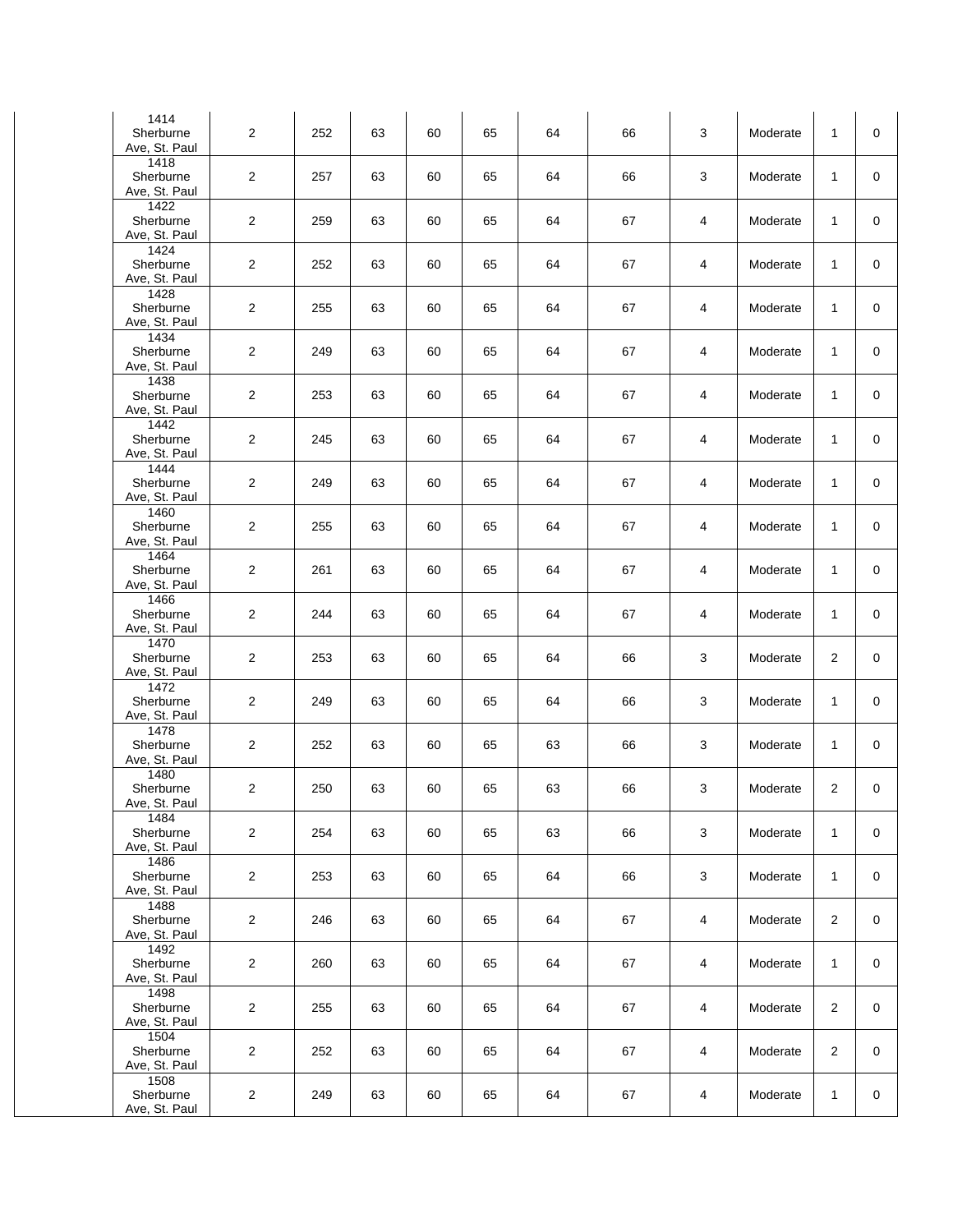|                    | 1514<br>Sherburne<br>Ave, St. Paul    | $\overline{2}$ | 251 | 63 | 60 | 65 | 64                                                   | 67 | 4              | Moderate | $\overline{2}$ | 0            |
|--------------------|---------------------------------------|----------------|-----|----|----|----|------------------------------------------------------|----|----------------|----------|----------------|--------------|
|                    | 1518<br>Sherburne<br>Ave, St. Paul    | $\overline{2}$ | 249 | 63 | 60 | 65 | 64                                                   | 67 | 4              | Moderate | $\overline{2}$ | $\mathbf 0$  |
|                    | 1524<br>Sherburne<br>Ave, St. Paul    | 2              | 255 | 63 | 60 | 65 | 64                                                   | 67 | 4              | Moderate | $\mathbf{1}$   | 0            |
|                    | 1530<br>Sherburne<br>Ave, St. Paul    | $\overline{2}$ | 271 | 63 | 60 | 65 | 64                                                   | 67 | 4              | Moderate | $\overline{2}$ | 0            |
|                    | 1553W<br>University<br>Ave, St. Paul  | $\overline{2}$ | 75  | 67 | 62 | 67 | 66                                                   | 70 | 3              | Moderate | $\mathbf{1}$   | 0            |
|                    | 1563W<br>University<br>Ave, St. Paul  | $\overline{2}$ | 66  | 67 | 62 | 67 | 66                                                   | 70 | 3              | Moderate | $\mathbf{1}$   | 0            |
|                    | 1569W<br>University<br>Ave, St. Paul  | $\overline{2}$ | 75  | 67 | 62 | 67 | 66                                                   | 70 | 3              | Moderate | 12             | 0            |
|                    | 1573W<br>University<br>Ave, St. Paul  | $\overline{2}$ | 75  | 67 | 62 | 67 | 66                                                   | 70 | 3              | Moderate | $\mathbf{1}$   | 0            |
|                    | 1577W<br>University<br>Ave, St. Paul  | $\overline{2}$ | 75  | 67 | 62 | 67 | 66                                                   | 70 | 3              | Moderate | $\mathbf{1}$   | 0            |
|                    | 1708W<br>University<br>Ave, St. Paul  | 2              | 100 | 67 | 62 | 67 | 66                                                   | 69 | 2              | Moderate | $\mathbf{1}$   | 0            |
|                    |                                       |                |     |    |    |    | <b>Total Number of Impacted Units in Midway East</b> |    |                |          | 222            | 18           |
| <b>Midway West</b> | 468 Herschel<br>St, St. Paul          | $\overline{2}$ | 61  | 67 | 62 | 67 | 64                                                   | 69 | $\overline{2}$ | Moderate | 6              | 0            |
|                    | 1744 W<br>University<br>Ave, St. Paul | 2              | 111 | 67 | 62 | 67 | 65                                                   | 69 | 2              | Moderate | $\mathbf{1}$   | 0            |
|                    | 1756 W<br>University<br>Ave, St. Paul | $\overline{2}$ | 87  | 67 | 62 | 67 | 63                                                   | 68 | $\mathbf{1}$   | Moderate | $\mathbf{1}$   | 0            |
|                    | 463N<br>Fairview Ave,<br>St. Paul     | $\overline{2}$ | 96  | 67 | 62 | 67 | 62                                                   | 68 | $\mathbf{1}$   | Moderate | 22             | 0            |
|                    | 1900W<br>University<br>Ave, St. Paul  | $\overline{2}$ | 97  | 67 | 62 | 67 | 62                                                   | 68 | $\mathbf{1}$   | Moderate | 6              | 0            |
|                    | 1951W<br>University<br>Ave, St. Paul  | 1              | 44  | 68 | 63 | 68 | 63                                                   | 69 | 1              | Moderate | $\mathbf{1}$   | 0            |
|                    | 2144W<br>University<br>Ave, St. Paul  | $\overline{2}$ | 61  | 68 | 63 | 68 | 64                                                   | 70 | $\overline{2}$ | Moderate | $\overline{5}$ | $\mathbf 0$  |
|                    | 2179W<br>University<br>Ave, St. Paul  | $\overline{2}$ | 84  | 68 | 63 | 68 | 63                                                   | 69 | $\mathbf{1}$   | Moderate | $\overline{4}$ | 0            |
|                    | 2289 W<br>University<br>Ave, St. Paul | $\overline{c}$ | 145 | 68 | 63 | 68 | 68                                                   | 71 | 3              | Severe   | $\mathbf 0$    | $\mathbf{1}$ |
|                    | 2285W<br>University<br>Ave, St. Paul  | $\overline{2}$ | 138 | 68 | 63 | 68 | 66                                                   | 70 | $\overline{2}$ | Moderate | 10             | 0            |
|                    | 781<br>Raymond<br>Ave, St. Paul       | $\overline{2}$ | 319 | 68 | 63 | 68 | 64                                                   | 69 | $\mathbf{1}$   | Moderate | $\mathbf 0$    | 0            |
|                    | 2388W<br>University<br>Ave, St. Paul  | $\overline{a}$ | 91  | 68 | 63 | 68 | 67                                                   | 71 | 3              | Moderate | 10             | 0            |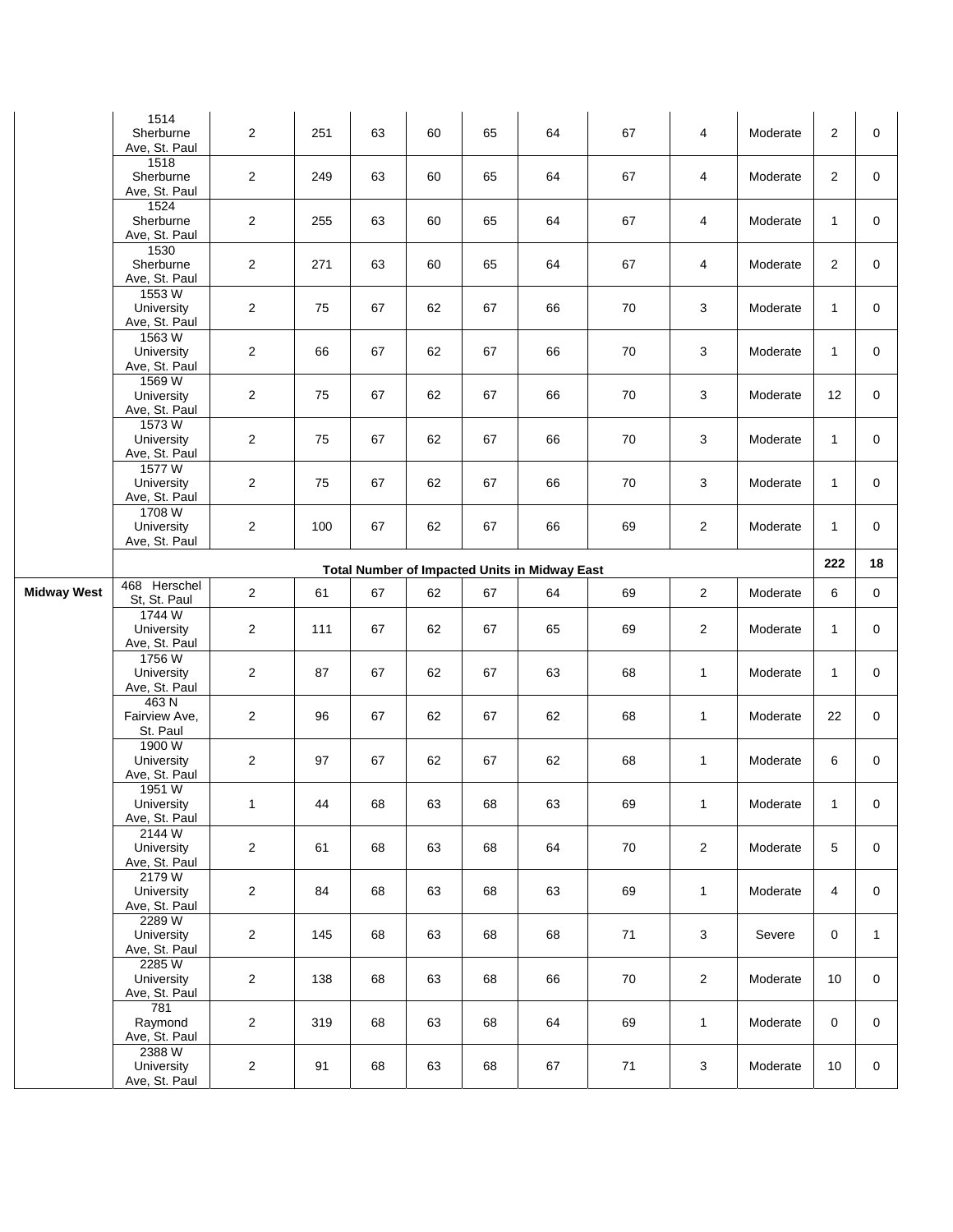|                          | 2389 W<br>University<br>Ave, St. Paul       | $\overline{2}$          | 73  | 68 | 63 | 68 | 70                                                         | 72 | $\overline{4}$ | Severe   | $\mathbf 0$  | 4           |
|--------------------------|---------------------------------------------|-------------------------|-----|----|----|----|------------------------------------------------------------|----|----------------|----------|--------------|-------------|
|                          |                                             |                         |     |    |    |    | <b>Total Number of Impacted Units in Midway West</b>       |    |                |          | 66           | 5           |
|                          | 900 Se<br>Washington<br>Ave,<br>Minneapolis | $\overline{\mathbf{c}}$ | 70  | 62 | 59 | 64 | 71                                                         | 71 | 9              | Severe   | $\mathbf 0$  | 16          |
|                          | 315 Se<br>Ontario St.<br>Minneapolis        | 2                       | 185 | 62 | 59 | 64 | 63                                                         | 66 | 4              | Moderate | 1            | 0           |
| University/Prospect Park | 818 Se<br>Washington<br>Ave,<br>Minneapolis | $\overline{2}$          | 36  | 62 | 59 | 64 | 68                                                         | 69 | $\overline{7}$ | Severe   | $\mathbf 0$  | 11          |
|                          | 229 S 19Th<br>Ave,<br>Minneapolis           | 3                       | 130 | 64 | 65 | 71 | 64                                                         | 67 | 3              | Moderate | $\mathbf{1}$ | $\mathbf 0$ |
|                          | 225 S 19Th<br>Ave,<br>Minneapolis           | 3                       | 130 | 64 | 65 | 71 | 64                                                         | 67 | 3              | Moderate | 1            | 0           |
|                          | 1849 S<br>Washington<br>Ave,<br>Minneapolis | $\overline{2}$          | 184 | 64 | 60 | 66 | 61                                                         | 66 | $\overline{2}$ | Moderate | 26           | $\Omega$    |
|                          | 1501 S 4Th<br>St.<br>Minneapolis            | 1                       | 110 | 64 | 60 | 66 | 60                                                         | 65 | 1              | Moderate | $\mathbf{1}$ | $\Omega$    |
|                          |                                             |                         |     |    |    |    | Total Number of Impacted Units in University/Prospect Park |    |                |          | 30           | 27          |
|                          |                                             |                         |     |    |    |    | <b>Total Number of Impacted Units in Project Area</b>      |    |                |          | 415          | 50          |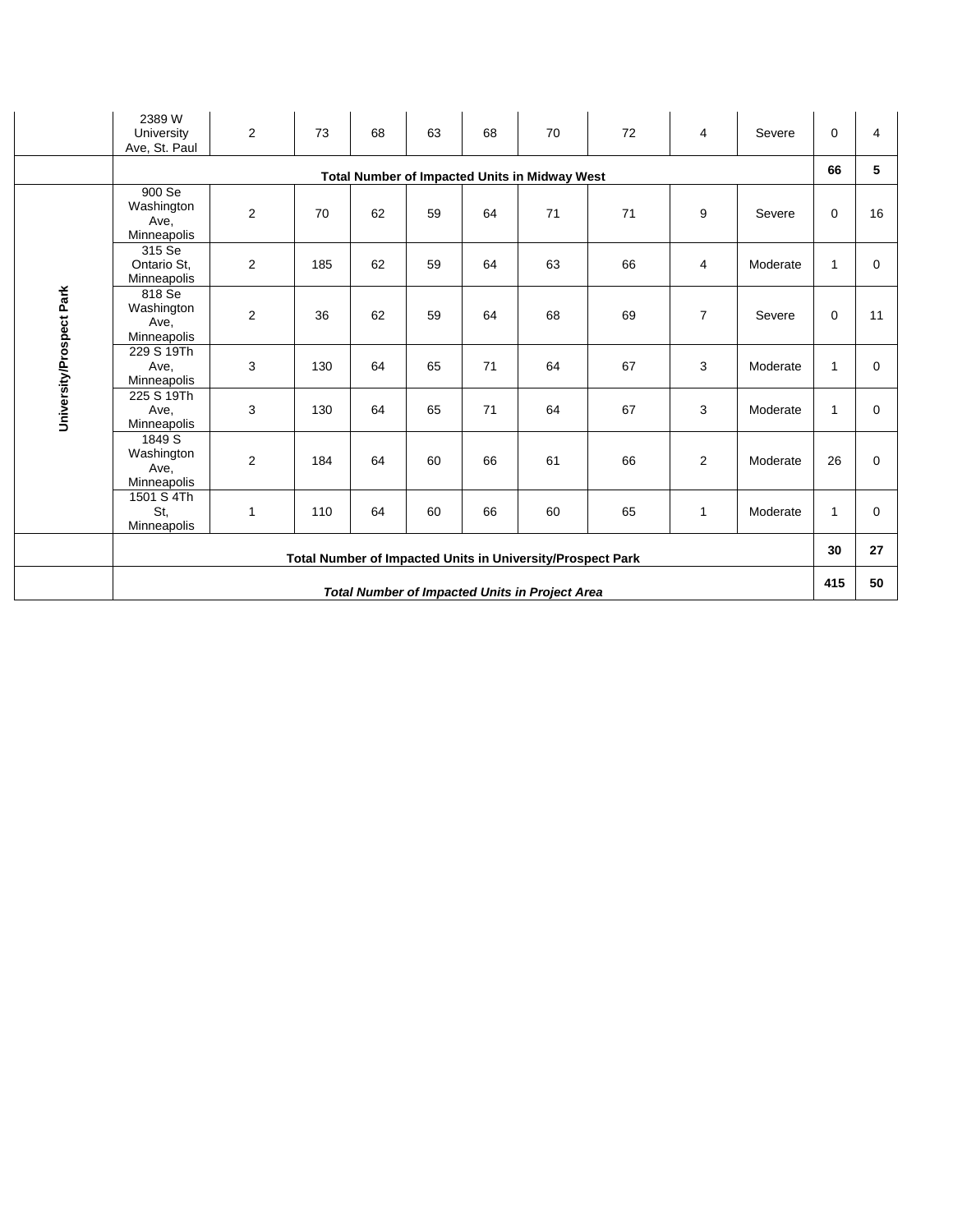## HDR ASSESSMENT OF CENTRAL PRESBYTERIAN CHURCH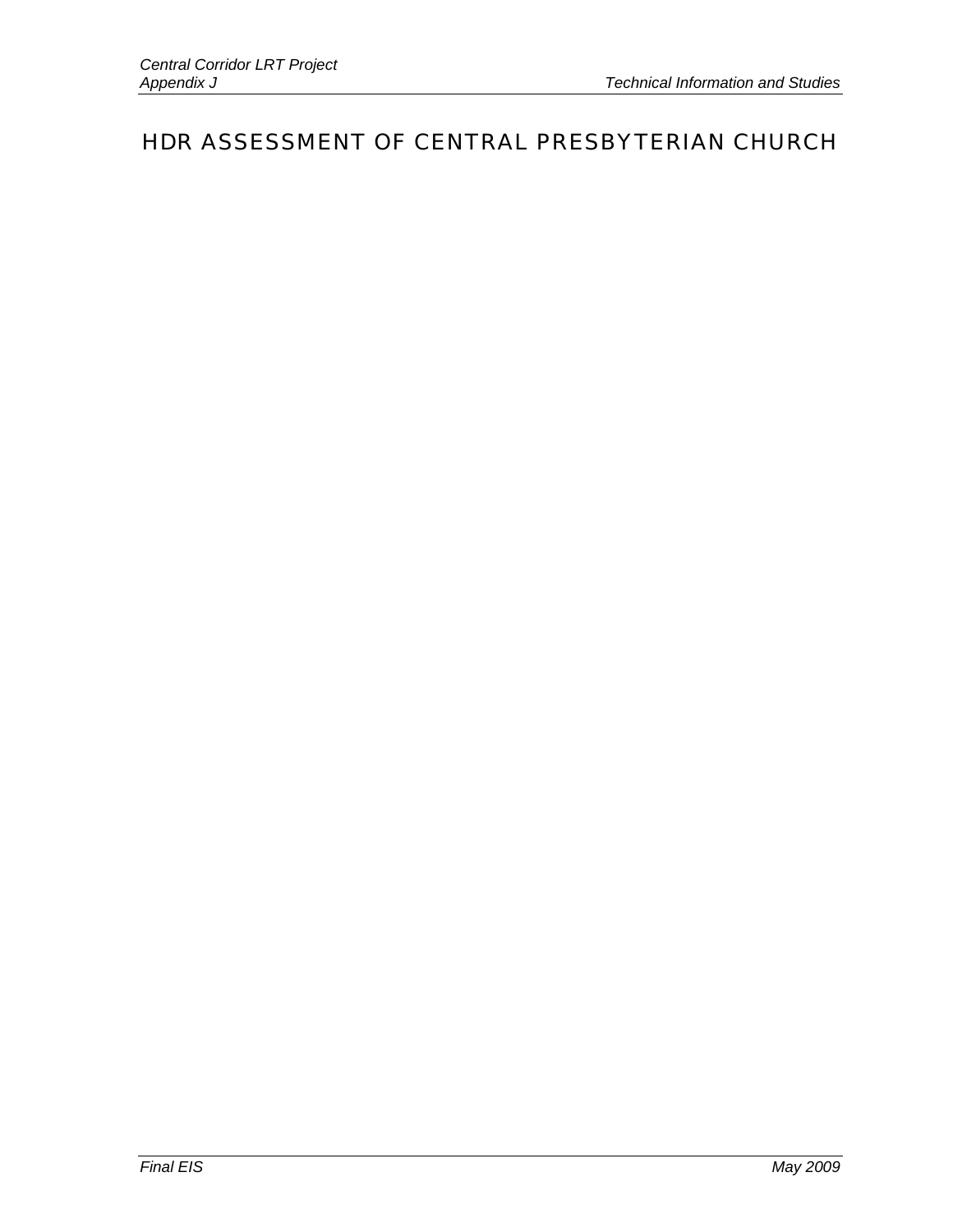CCPO staff asked HDR to reply to a request by Central Presbyterian Church to be considered an FTA Land Use Category 1 site for CCLRT noise assessment purposes. Following is HDR's response.

FTA presents land use categories in Table 3-2, Land Use Categories for Transit Noise Impact Criteria (Transit Noise and Vibration Impact Assessment/FTA May 2006). FTA Category Land Use 1 is reserved for those buildings, such as concert halls and recording studios which are quiet spaces that facilitate communication. This is achieved through careful design and construction to heighten speech intelligibility, reduce the intrusion of noise and vibration from sources that are outside the building, as well as minimize magnetic (EMF) and electrical interference. Additionally, most spaces placed within Category 1 have carefully controlled and tailored reverberation characteristics.

Higher reverberation times, such as those that may be found within Central Presbyterian Church and other churches of this size, contribute to a higher ALCONS (% of All Consonants Lost) greater than 10%, thus contributing to a lack of speech intelligibility. High reverberation times within older religious structures are common and can be as high as 3-8 seconds (mid-frequency bands 500Hz-1 kHz and lower). These high RT times are beneficial to the resonance of a church organ and chant, but not for speech intelligibility. It is commonly known that chant essentially evolved due to the high reverberation times within gothic churches and the low speech intelligibility. For spaces where high speech intelligibility is key (like recording and broadcast studios, and certain performance spaces), reverberation times less than 1 second (mid-band) are recommended. The following table represents common reverberation time targets for particular spaces

|                     |              |             |             |             | Suitability Based on Reverberation Time (Mid Band 500 Hz-1 kHz) |
|---------------------|--------------|-------------|-------------|-------------|-----------------------------------------------------------------|
| <b>Room is Used</b> | $0 - 0.8$    | $0.8 - 1.3$ | $1.4 - 2.0$ | $2.1 - 3.0$ |                                                                 |
| for:                | seconds      | seconds     | seconds     | seconds     | $>3.0$ seconds                                                  |
|                     |              |             |             |             |                                                                 |
| Recording           |              |             |             |             |                                                                 |
| Studio              | Excellent    | Good        | Fair - Poor | Poor        | Unacceptable                                                    |
|                     |              |             |             |             |                                                                 |
| Speech              | Excellent    | Good        | Fair - Poor | Poor        | Unacceptable                                                    |
|                     |              |             |             |             |                                                                 |
| Contemporary        |              |             |             |             |                                                                 |
| music               | Good         | Excellent   | Good-Fair   | Fair-Poor   | Unacceptable                                                    |
|                     |              |             |             |             |                                                                 |
| Theater             | Good         | Excellent   | Good-Fair   | Fair-Poor   | Unacceptable                                                    |
|                     |              | Fair -      |             |             |                                                                 |
| Choral music        | Poor         | Good        | Excellent   | Good - Fair | Fair - Poor                                                     |
|                     |              | Poor -      |             |             |                                                                 |
| Orchestral          | Poor         | Fair        | Good        | Excellent   | Good - Fair                                                     |
|                     |              |             |             |             |                                                                 |
| Organ/Chant         | Unacceptable | Poor        | Poor - Fair | Fair-Good   | Excellent                                                       |

**Table 1 Room Suitability Based on Reverberation Times** 

Source: HDR Engineering, 2008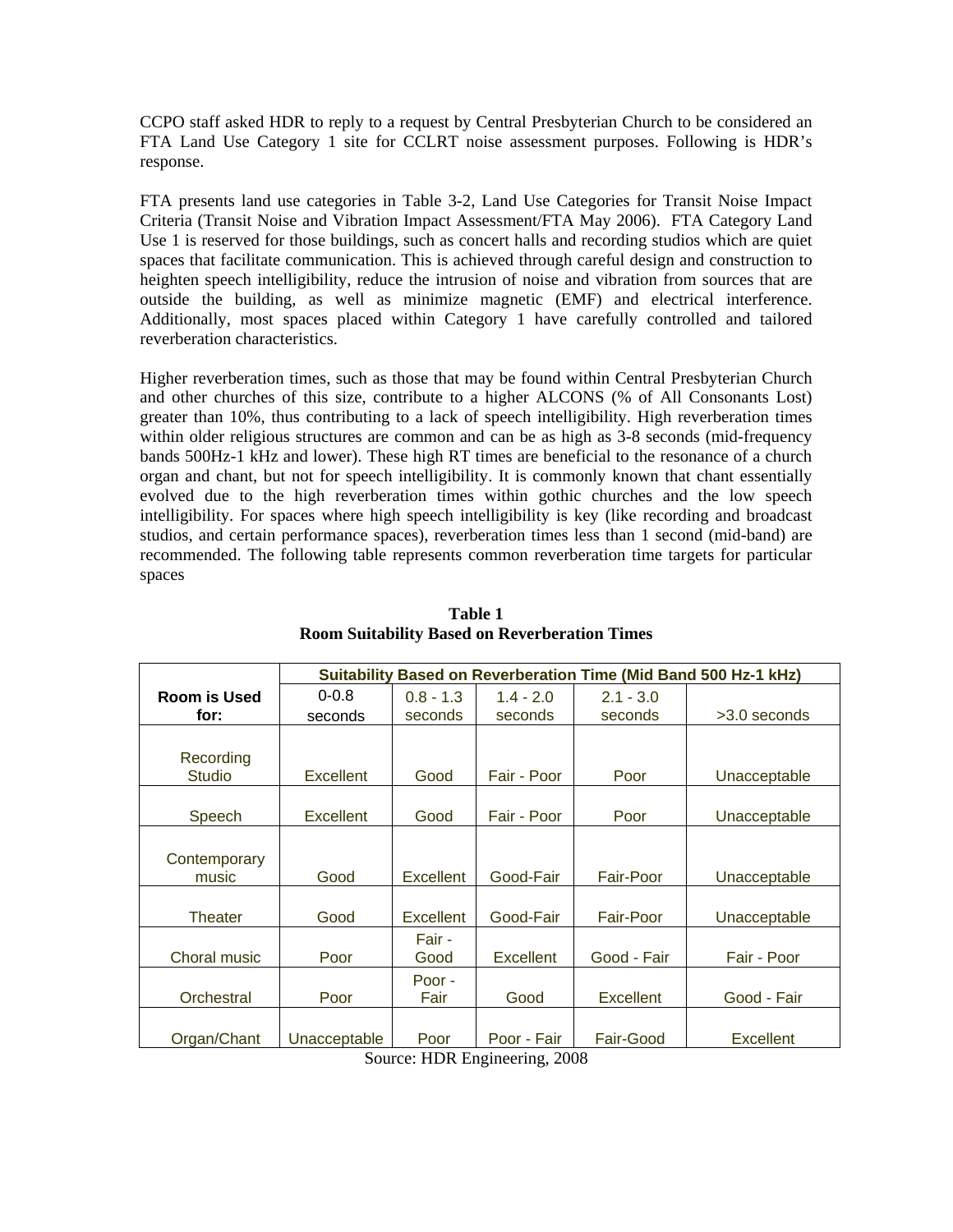Data in the table above shows the relationship between reverberation time and the suitability of a space for certain uses. Table 1 suggests that the reverberation time in buildings like Central Presbyterian Church is not representative of a recording studio or similar Category 1 land use.

Category 1 land uses also incorporate specifically engineered central air-conditioning to lower any mechanical noise for the enjoyment and intelligibility of the program/recorded material. Central Presbyterian Church does not incorporate central air conditioning and must leave the doors open during hot summer days to cool the congregation. This alone allows for a great deal of external noise to enter the sanctuary during services, which diminishes quite and degrades speech intelligibility.

Also, the design of the church does not provide enough STC (Sound Transmission Coefficient) at windows and openings to provide for a low enough noise floor (background noise level) to be considered on par with the Category 1 definition of "recording studios and concert halls". Although Central Presbyterian Church may have originally been built as an "Auditorium for St. Paul", this in no way ensures that it was built with the same rigid specification required for the low noise floors of concert halls and recording studios.

Additionally, due to its age, Central Presbyterian Church would need considerable upgrades to its structure and acoustical "treatments" to be considered within Category 1 of the FTA guidelines. When specifying uses of spaces, architects use the commonly accepted Noise Criteria curves (NC) as adopted by the Acoustical Society of America to differentiate between churches, recording studios, and performance halls. The Noise Criteria numbers determine the noise floor level in dB. The following table provides targeted NC levels for some specific environments.

## **Table 2 Recommended Noise Criteria for Specific Areas**